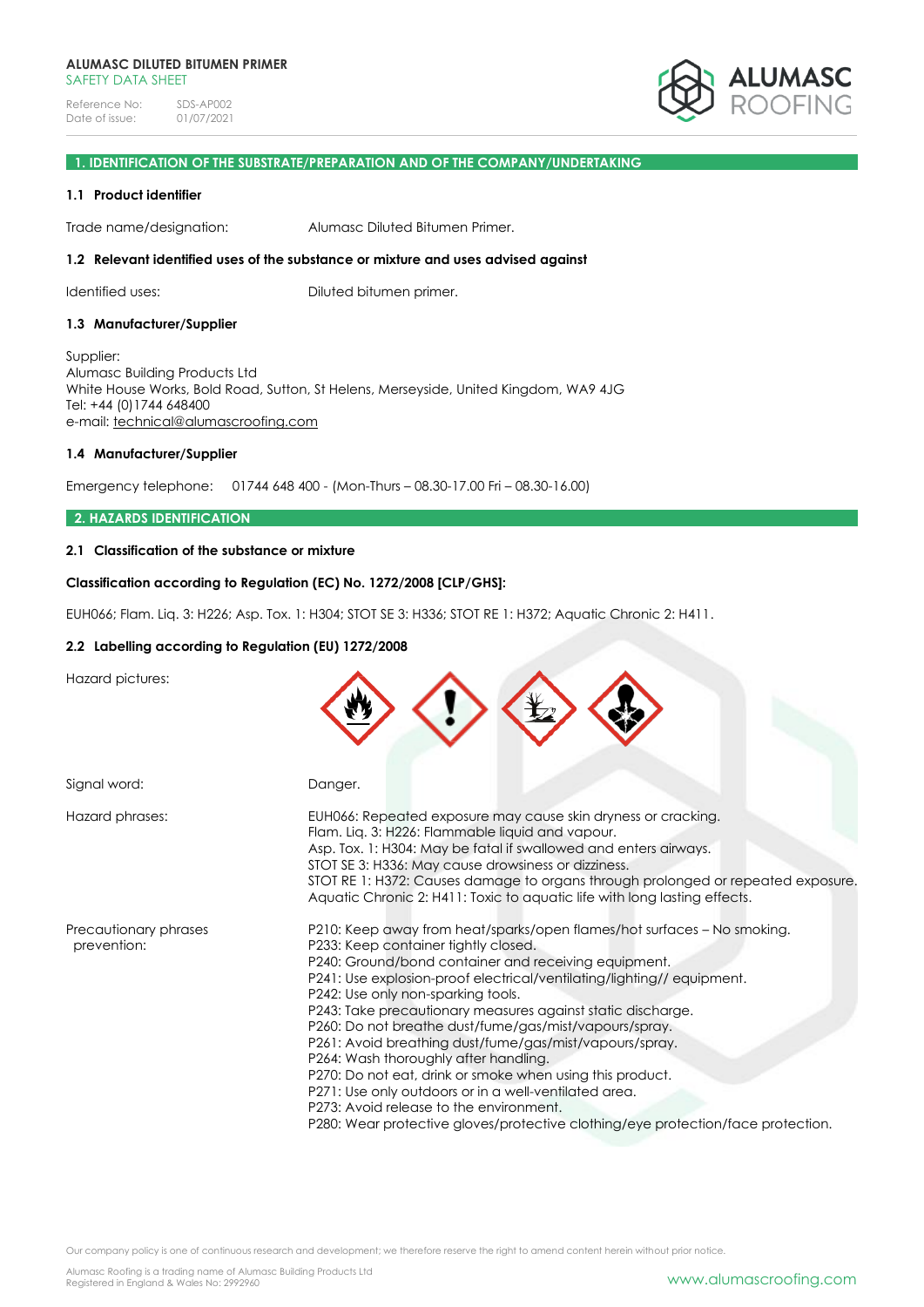Reference No: SDS-AP002<br>Date of issue: 01/07/2021 Date of issue:



| Precautionary phrases response: | P301+P310: IF SWALLOWED: Immediately call a doctor.<br>P303+P361+P353: IF ON SKIN (or hair): Take off immediately all contaminated clothing.<br>Rinse skin with water/shower.<br>P304+P340: IF INHALED: Remove person to fresh air and keep comfortable for breathing.<br>P312: Call a doctor if you feel unwell.<br>P314: Get medical advice/attention if you feel unwell.<br>P331: Do NOT induce vomiting.<br>P370+P378: IN CASE OF FIRE: Use to extinguish.<br>P391: Collect spillage. |
|---------------------------------|-------------------------------------------------------------------------------------------------------------------------------------------------------------------------------------------------------------------------------------------------------------------------------------------------------------------------------------------------------------------------------------------------------------------------------------------------------------------------------------------|
| Precautionary phrases storage:  | P403+P233: Store in a well-ventilated place. Keep container tightly closed.<br>P403+P235: Store in a well-ventilated place. Keep cool.<br>P405: Store locked up.                                                                                                                                                                                                                                                                                                                          |
| Precautionary phrases disposal: | P501: Dispose of contents/container to licensed waste disposal site.                                                                                                                                                                                                                                                                                                                                                                                                                      |

# **3. COMPOSITION AND INFORMATION ABOUT THE COMPONENTS**

# **3.1 Substances**

Pre-diluted solvent based primer.

# **3.2 Mixtures**

| <b>Chemical Name</b>                                                                   | Index No. CAS No. | EC No.    | <b>REACH Registration</b> | Conc.       | <b>Classification</b>                                                                                                 |
|----------------------------------------------------------------------------------------|-------------------|-----------|---------------------------|-------------|-----------------------------------------------------------------------------------------------------------------------|
|                                                                                        |                   |           | <b>Number</b>             | ( %w/w)     |                                                                                                                       |
| Naphtha (Petroleum),<br>Hydrosulfurized Heavy; Low<br><b>Boiling</b><br>(White spirit) | 64742-82-1        | 919-446-0 | 01-2119458049-33          | 70 - 80%:   | EUH066; Flam. Lig. 3: H226;<br>Asp. Tox. 1: H304;<br>STOT SE 3: H336;<br>STOT RE 1: H372:<br>Aquatic Chronic 2: H411; |
| <b>Bitumen</b>                                                                         | 64742-93-4        | 265-196-4 | 01-2119498270-36          | $20 - 30\%$ |                                                                                                                       |

# **4. FIRST AID MEASURES**

# **4.1 Description of first aid measures**

| Inhalation:          | Move the exposed person to fresh air. Seek medical attention if irritation or symptoms<br>persist.                                                                                                 |
|----------------------|----------------------------------------------------------------------------------------------------------------------------------------------------------------------------------------------------|
| Eye contact:         | Rinse immediately with plenty of water for 15 minutes holding the eyelids open. Seek<br>medical attention if irritation or symptoms persist.                                                       |
| Skin contact:        | Seek medical attention if irritation or symptoms persist. Wash off immediately with plenty<br>of soap and water. Remove all contaminated clothes and footwear immediately unless<br>stuck to skin. |
| Ingestion:           | Seek medical attention if irritation or symptoms persist. DO NOT INDUCE VOMITING.                                                                                                                  |
|                      | 4.2 Most important symptoms and effects, both acute and delayed                                                                                                                                    |
| Inhalation:          | Inhalation may cause nausea and vomiting. May cause dizziness and headache.                                                                                                                        |
| Eye contact:         | May cause irritation to eyes.                                                                                                                                                                      |
| Skin contact:        | May cause degreasing of the skin. May cause irritation to skin.                                                                                                                                    |
| Ingestion:           | Ingestion may cause nausea and vomiting.                                                                                                                                                           |
| General information: | In case of accident or if you feel unwell, seek medical advice immediately (show the<br>label where possible). Treat symptomatically.                                                              |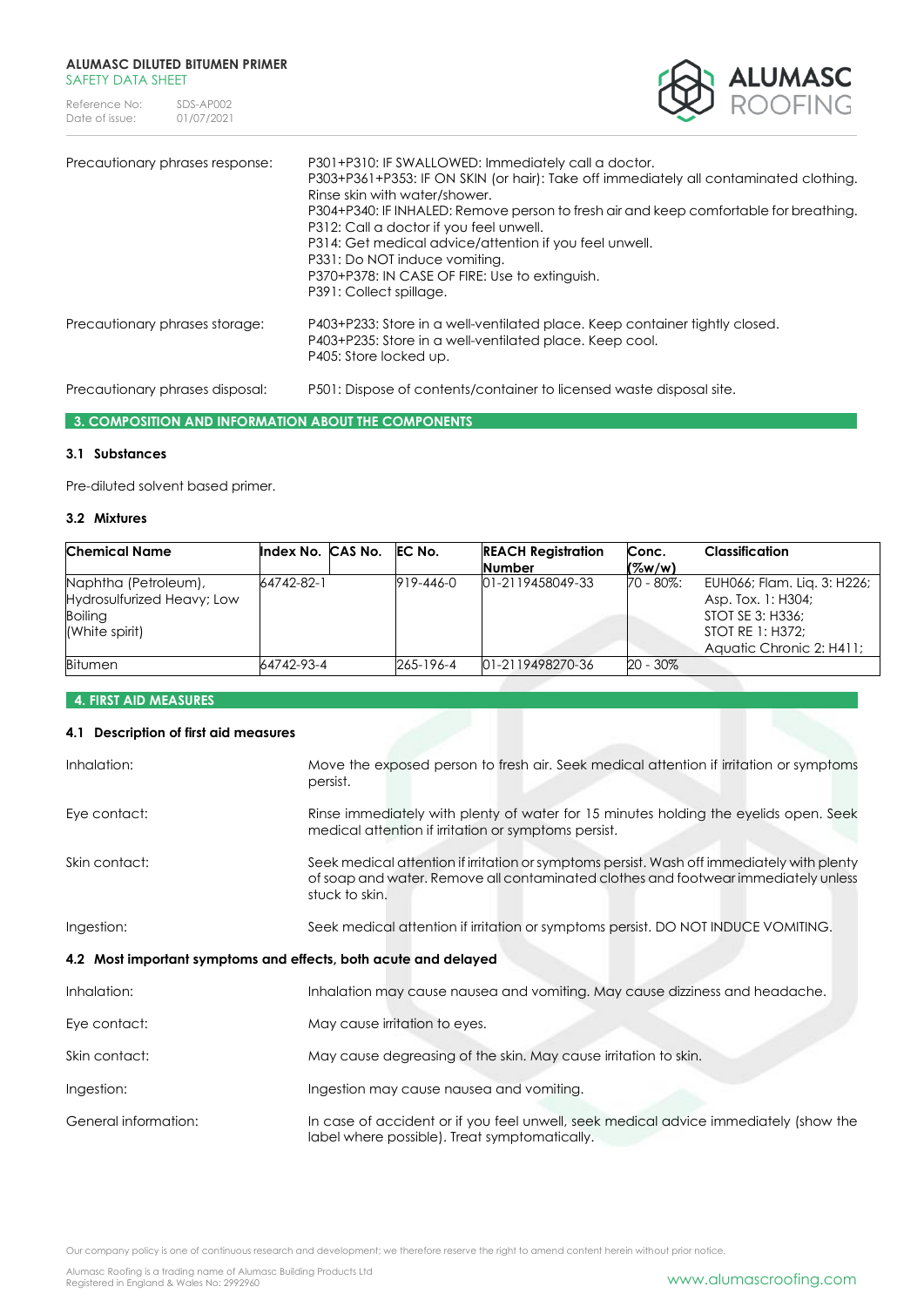Reference No: SDS-AP002<br>Date of issue: 01/07/2021 Date of issue:



# **5. FIRE-FIGHTING MEASSURES**

## **5.1 Extinguishing media**

## **Suitable extinguishing media:**

Use foam, carbon dioxide, dry powder, sand or earth.

## **5.2 Special hazards arising from the substance or mixture**

Burning produces irritating, toxic and obnoxious fumes.

## **5.3 Advice for fire-fighters**

Wear suitable respiratory equipment when necessary.

## **6. ACCIDENTIAL RELEASE MEASURES**

## **6.1 Personal precautions, protective equipment and emergency procedures**

Eliminate all sources of ignition. Ensure adequate ventilation of the working area. Evacuate personnel to a safe area. Wear suitable protective clothing.

## **6.2 Environmental Precautions**

Do not flush into surface water. Prevent further spillage if safe.

## **6.3 Methods and material for containment and cleaning up**

Absorb with inert, absorbent material. Transfer to suitable, labelled containers for disposal.

## **6.4 Reference to other sections**

See Sections 13, 14 & 2.

## **7. HANDLING AND STORAGE**

## **7.1 Precautions for safe handling**

Avoid contact with eyes and skin. Ensure adequate ventilation of the working area. Keep away from sources of ignition - No smoking.

### **7.2 Conditions for safe storage, including any incompatibilities**

Keep container tightly closed. Keep in a cool, dry, well ventilated area. Store in correctly labelled containers.

#### **7.3 Specific end uses(s)**

See Section 1.2.

## **8. EXPOSURE CONTROLS/PERSONAL PROTECTION**

#### **8.1 Control parameters**

#### **Exposure limit values:**

| Naphtha (Petroleum),<br>Hydrosulfurized Heavy; Low | WEL 8-hr limit ppm:                                                                                                      | WEL 8-hr limit mg/m3:                                                                                                          | 350 |
|----------------------------------------------------|--------------------------------------------------------------------------------------------------------------------------|--------------------------------------------------------------------------------------------------------------------------------|-----|
| Boiling (White spirit)                             | WEL 15 min limit ppm:<br>WEL 8-hr limit mg/m3 total<br>Inhalable dust:<br>WEL 8-hr limit mg/m3 total<br>Respirable dust: | WEL 15 min limit mg/m3:<br>WEL 15 min limit mg/m3 total<br>Inhalable dust:<br>WEL 15 min limit mg/m3 total<br>Respirable dust: |     |

Our company policy is one of continuous research and development; we therefore reserve the right to amend content herein without prior notice.

Alumasc Roofing is a trading name of Alumasc Building Products Ltd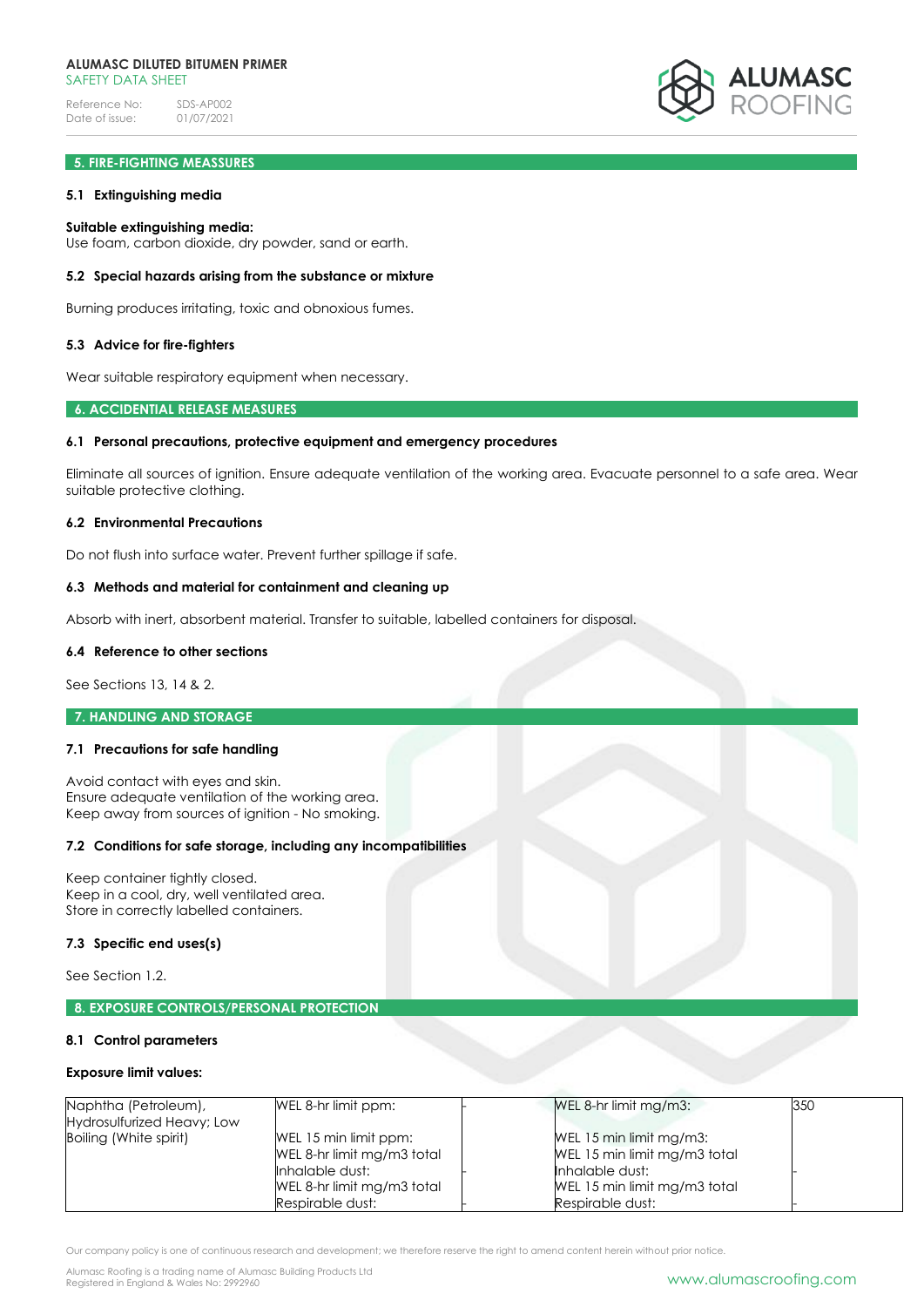Reference No: SDS-AP002<br>Date of issue: 01/07/2021 Date of issue:



# **DNEL:**

Derived no-effect level.

## **Exposure pattern-workers:**

| Naphtha (Petroleum),               | Acute inhalation - Systemic 570 mg/m <sup>3</sup> effects       |
|------------------------------------|-----------------------------------------------------------------|
| Hydrosulfurized Heavy; Low Boiling | Long-term - inhalation - Systemic 330 mg/m <sup>3</sup> effects |
|                                    | Long-term - dermal - Systemic 44 mg/kg effects                  |

## **Exposure pattern-general population:**

| Naphtha (Petroleum),               | Acute inhalation - Systemic 570 mg/m <sup>3</sup> effects      |
|------------------------------------|----------------------------------------------------------------|
| Hydrosulfurized Heavy; Low Boiling | Long-term - inhalation - Systemic 71 mg/m <sup>3</sup> effects |
|                                    | Long-term - oral - Systemic 26 mg/kg effects                   |
|                                    | Long-term - dermal - Systemic 26 mg/kg effects                 |

## **8.2 Exposure controls**



Ensure adequate ventilation of the working area.

Wear suitable protective clothing, suitable eye protection & chemical resistant gloves (PVC). In case of insufficient ventilation, wear suitable respiratory equipment.

# **9. PHYSICAL AND CHEMICAL PROPERTIES**

# **9.1 General information**

-

#### **9.2 Important health, safety and environmental information**

| Appearance:           |  |
|-----------------------|--|
| Colour:               |  |
| Odour:                |  |
| Initial boiling boil: |  |
| Flash point:          |  |
| Solubility:           |  |

Liauid. Black. Characteristic.  $\geq$  150 $\circ$ C.  $\geq$  39 $\circ$ C. Insoluble in water.

# **10. STABILITY AND REACTIVITY**

### **10.1 Reactivity**

Stable under normal conditions.

## **10.2 Chemical stability**

Stable under normal conditions.

# **10.3 Possibility of hazardous reactions**

Oxidising agents.

# **10.4 Conditions to avoid**

Heat, sparks and open flames.

# **10.5 Incompatible materials**

Oxidising agents.

Our company policy is one of continuous research and development; we therefore reserve the right to amend content herein without prior notice.

Alumasc Roofing is a trading name of Alumasc Building Products Ltd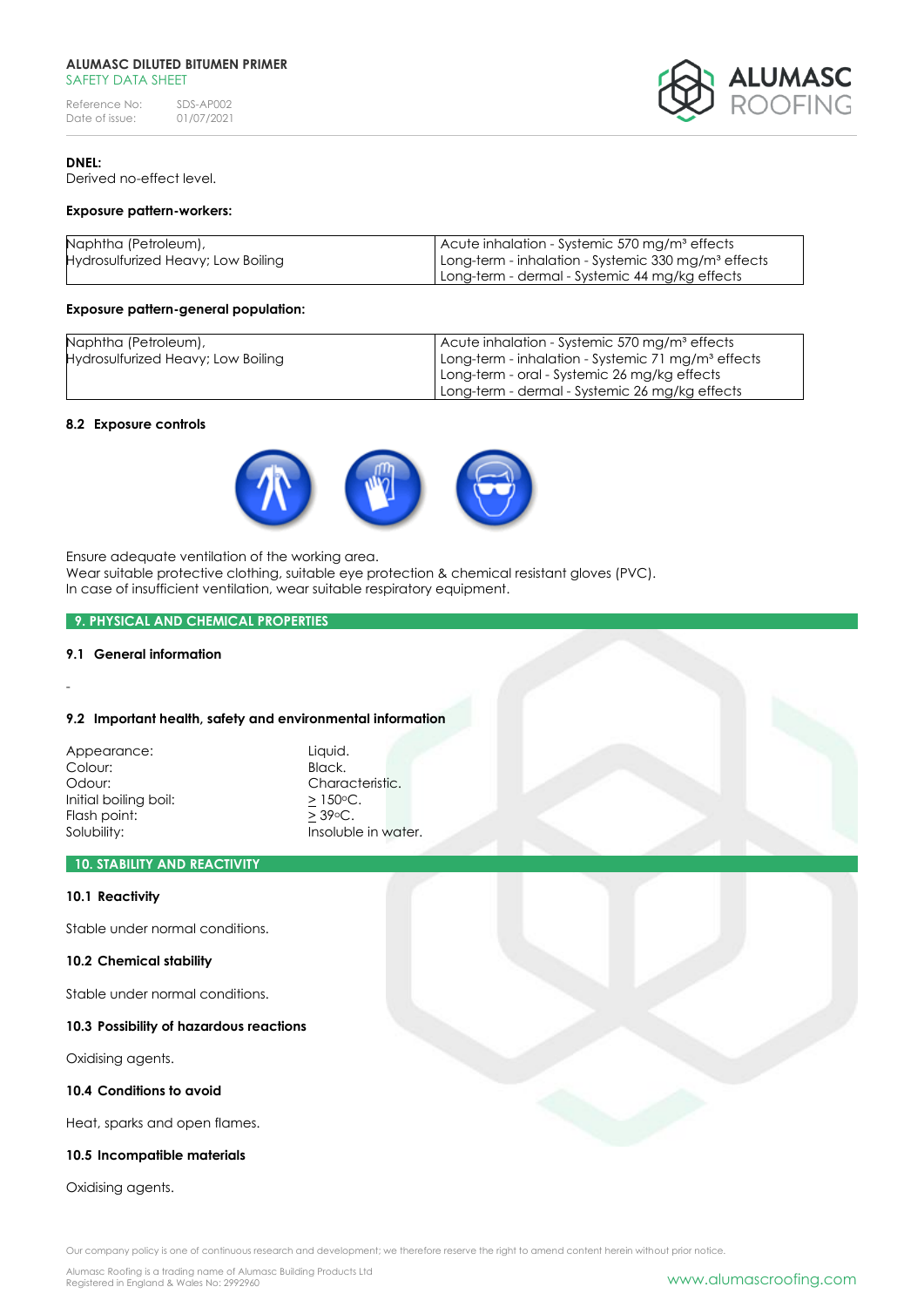Reference No: SDS-AP002<br>Date of issue: 01/07/2021 Date of issue:



# **10.6 Hazardous decomposition products**

Burning produces irritating, toxic and obnoxious fumes. Fire will produce dense black smoke.

# **11. TOXICOLOGICAL INFORMATION**

# **11.1 Information on toxicological effects**

| Skin corrosion/irritation:         | May cause irritation to skin.                                                                    |
|------------------------------------|--------------------------------------------------------------------------------------------------|
| Serious eye damage/irritation:     | May cause irritation to eyes.                                                                    |
| Respiratory or skin sensitization: | No sensitization effects reported.                                                               |
| Germ cell mutagenicity:            | No mutagenic effects reported.                                                                   |
| Carcinogenicity:                   | No carcinogenic effects reported.                                                                |
| Reproductive toxicity:             | No teratogenic effects reported.                                                                 |
| Repeated or prolonged exposure:    | Repeated or prolonged exposure may cause damage to liver, kidneys and central<br>nervous system. |
|                                    |                                                                                                  |

# **12. ECOLOGICAL INFORMATION**

## **12.1 Toxicity**

No data available.

## **12.2 Persistence and degradability**

Not readily biodegradable.

## **12.3 Bioaccumulation potential**

No data available.

# **12.4 Mobility in soil**

No data available.

# **12.5 Results of PBT and vPvB assessment**

This product does not meet the criteria for classification as PBT or vPvB.

## **12.6 Other adverse effects**

May cause long-term adverse effects in the aquatic environment.

# **13. DISPOSAL CONSIDERATIONS**

#### **General information:**

Contact a licensed waste disposal company. 08 01 11\* waste paint and varnish containing organic solvents or other dangerous substances. 17 03 02 bituminous mixtures other than those mentioned in 17 03 01.

## **Disposal of packaging:**

After final product withdrawal, all residues must be removed from containers (drip-free, powder-free or paste-free). Contact a licensed waste disposal company. 15 01 10\* packaging containing residues of or containing by dangerous substances.

# **14. TRANSPORT INFORMATION**



Hazard pictures: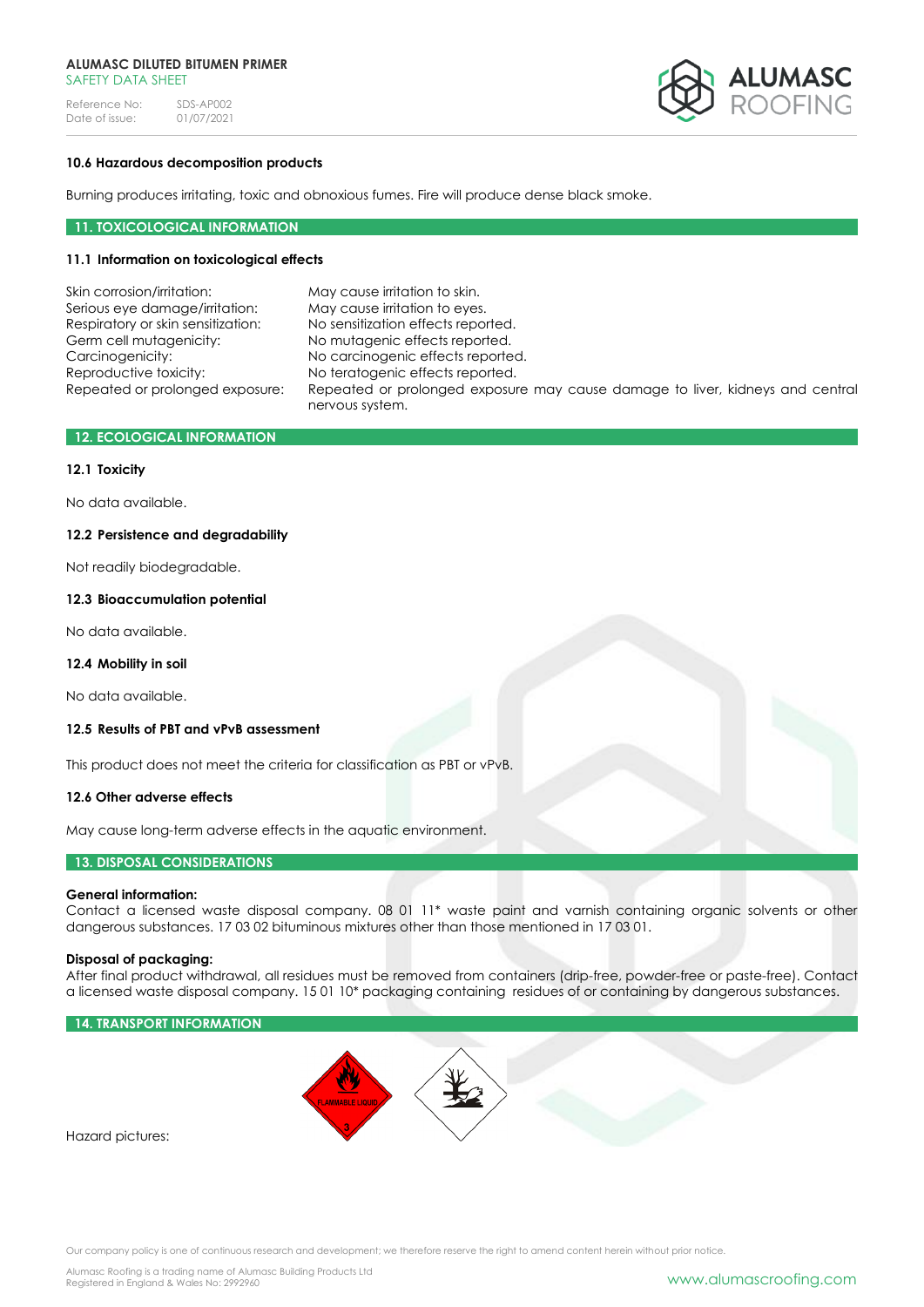Reference No: SDS-AP002<br>Date of issue: 01/07/2021 Date of issue:



## **14.1 UN number**

UN1999.

## **14.2 UN proper shipping name**

TARS, Liquid.

# **14.3 Transport hazard class(es)**

| ADR:            | 3.            |
|-----------------|---------------|
| Subsidiary risk |               |
| IMDG:           | 3.            |
| Subsidiary risk |               |
| IATA:           | $\mathcal{B}$ |
| Subsidiary risk |               |

## **14.4 Packing group**

III.

# **14.5 Environmental hazards**

| Environmental hazards<br>Marine pollutant: | Yes.<br>Yes. |  |
|--------------------------------------------|--------------|--|
| ADR/RID:<br>Hazard ID:                     | 30.          |  |
| Tunnel category:                           | $(D/E)$ .    |  |
| IMDG:                                      |              |  |
| EmS code:                                  | $F-E-S-E.$   |  |
| IATA:                                      |              |  |
| Packaging instruction (cargo):             | 366.         |  |
| Maximum quantity:                          | 2201.        |  |
| Packing instruction (passenger):           | 355.         |  |
| Maximum quantity:                          | 601.         |  |
| <b>15. REGULATORY INFORMATION</b>          |              |  |

## **15.1 Safety, health and environmental regulations/legislation specific for the substance or mixture**

This Safety Data Sheet has been prepared in accordance with Regulation (EC) No 1907/2006 of the European Parliament and of the Council on the Registration, Evaluation, Authorisation and Restriction of Chemicals (REACH). Classification has been made in accordance with Regulation (EC) No 1272/2008 on the classification, labelling and packaging of substances and mixtures (CLP Regulation).

#### **15.2 Chemical Safety Assessment**

Not required.

# **16. OTHER INFORMATION**

## **H-statements:** Repeated exposure may cause skin dryness or cracking. Flam. Liq. 3: H226: Flammable liquid and vapour. Asp. Tox. 1: H304: May be fatal if swallowed and enters airways. STOT SE 3: H336: May cause drowsiness or dizziness. STOT RE 1: H372: Causes damage to organs through prolonged or repeated exposure. Aquatic Chronic 2: H411: Toxic to aquatic life with long lasting effects.